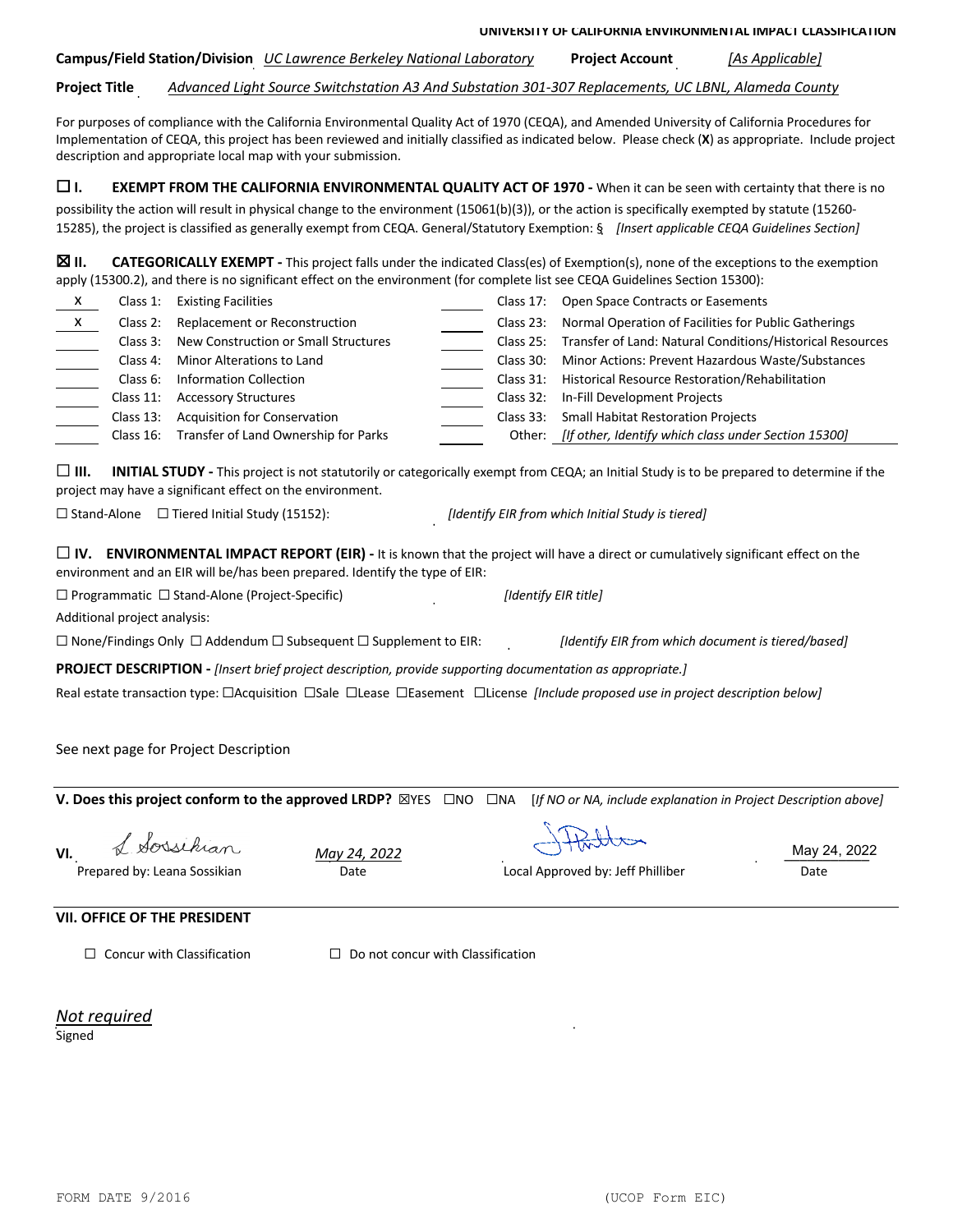## **Notice of Exemption**

**To:** Office of Planning and Research PO Box 3044, Room 113 Sacramento, CA 95812-3044

**From:** UC Lawrence Berkeley National Laboratory Campus Planning Department One Cyclotron Road, M/S 76-225 Berkeley, CA 94720

Class 2, Replacement or Reconstruction

| <b>Project Title:</b>    | Advanced Light Source Switch Station A3 and Substation 301-307 Replacements |  |
|--------------------------|-----------------------------------------------------------------------------|--|
| <b>Project Location:</b> | UC Lawrence Berkeley National Laboratory                                    |  |
| City:                    | Berkelev                                                                    |  |
| County:                  | Alameda County                                                              |  |

#### **Description of Nature, Purpose, and beneficiaries of Project (Project Description):**

UC Lawrence Berkeley National Laboratory would perform mechanical replacements and/or upgrades of the Advanced Light Source (ALS) switchstation A3 (SW-A3) and substations 301 to 307 along with associated switchgear, transformers, and breakers. These actions would address deficient and outdated mechanical systems that are essential to several Berkeley Lab research facilities, Protective Services, and the on-site Firehouse. The project would conform to all applicable health, safety, and environmental rules and regulations.

| <b>Public Agency Approving Project:</b> | UC Lawrence Berkeley National Laboratory            |  |
|-----------------------------------------|-----------------------------------------------------|--|
| <b>Agency Carrying Out Project:</b>     | UC Lawrence Berkeley National Laboratory            |  |
|                                         |                                                     |  |
| <b>Exempt Status:</b>                   | Categorical Exemption. Class 1, Existing Facilities |  |

**Reasons why the project is exempt:**

Consistent with CEQA Guidelines Section 15301, the Project would involve operation and minor alteration "of existing public and private structures, facilities, and mechanical equipment" in a manner which is consistent with their designed and ongoing use. All applicable health, safety, and environmental rules and regulations would be followed.

The Project would also meet applicable provisions of CEQA Guidelines Section 15302 "replacement or reconstruction of existing structures and facilities where the new structure will be located on the same site as the structure replaced and will have substantially the same purpose and capacity as the structure replaced."

CEQA Guidelines Section 15300.2 describes a number of exceptions to categorical exemptions, which include the following: location, cumulative impact, significant effect, scenic highway, hazardous waste sites, and historical resources. These exceptions have been determined not to apply to the Project.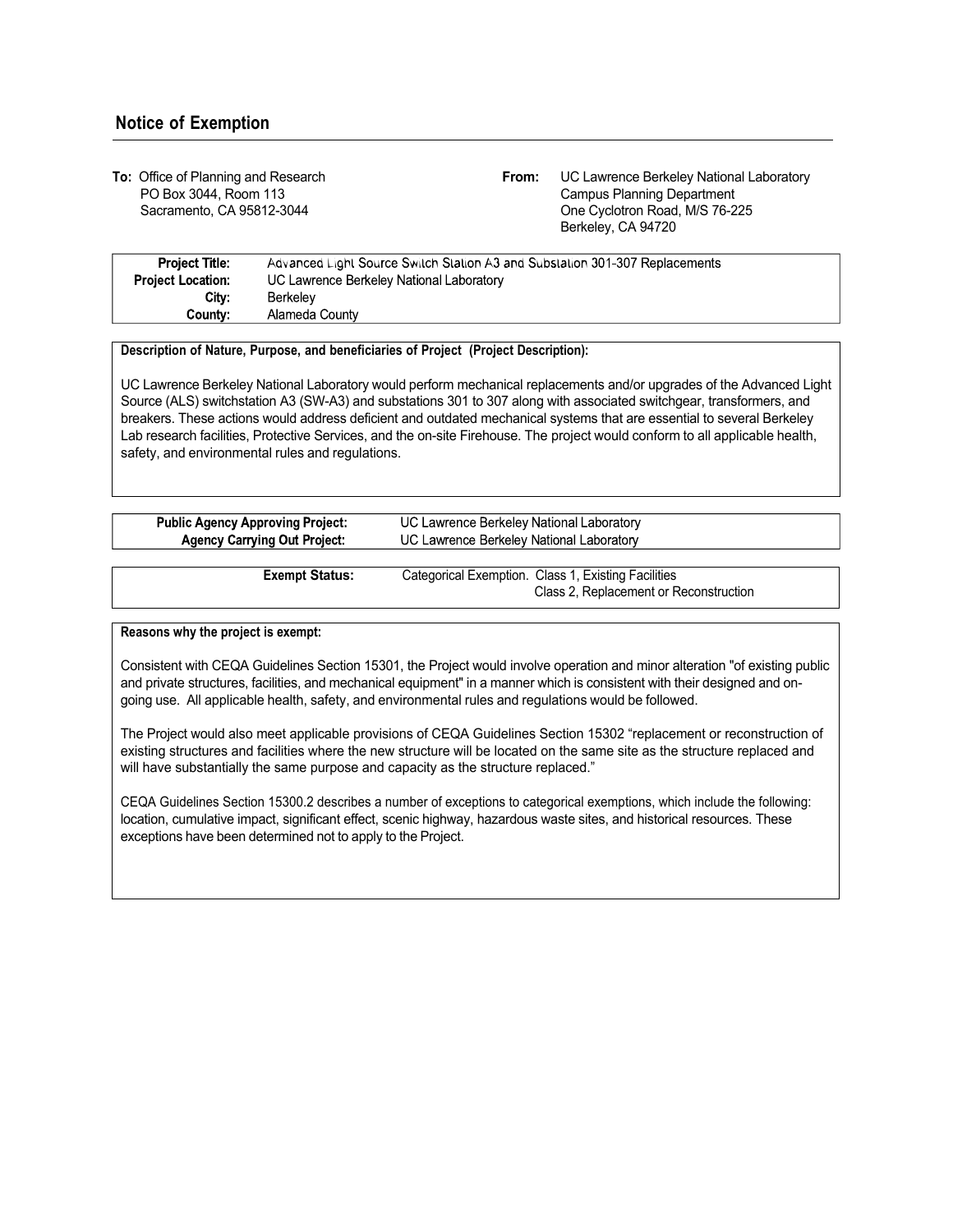|                      | <b>Campus/Field Station/Division</b> UC Lawrence Berkeley National Laboratory | <b>Project Account</b> | N/A |
|----------------------|-------------------------------------------------------------------------------|------------------------|-----|
| <b>Project Title</b> | Advanced Light Source Switchstation A3 And Substation 301-307 Replacements    |                        |     |

### **PROJECT DESCRIPTION -** *[Insert brief project description, provide supporting documentation as appropriate.]*

The University of California, Lawrence Berkeley National Laboratory (UC LBNL) proposes to perform mechanical replacements and/or upgrades of the Advanced Light Source (ALS) switchstation A3 (SW-A3) and substations 301 to 307 along with associated switchgear, transformers, and breakers. These actions would address deficient and outdated mechanical systems that are essential to several Berkeley Lab research facilities, Protective Services, and the on-site Firehouse.

A 2017 facilities evaluation identified that the 12kV switchstation and substations that provide power to Buildings 6 and 48 are at the end of their useful life and have an increasing potential for arcing faults or failure . The proposed project would address these risks and would further be expected to reduce the probability of future long-term unplanned outages and the need for frequent testing and corrective maintenance of equipment.

The project site is within the Berkeley Lab's heavily developed "Old Town" area and would take place adjacent to Building 6 on the southeast side between the building and Segre Road. The general vicinity is heavily developed and features a relatively high level of foot traffic and research-related activity.

The project proposes to implement like-for-like or functionally equivalent replacements of the SW-A3 15 kilovolt (kV) medium voltage outdoor metal clad switchgear, 12.47 kV/480 Volt (V) secondary unit substations (substations 301 to 306), and the 12.47 kV/4.16 kV primary unit substation (substation 307). Additional relaying for transformer protection and Arc Flash Hazard Reduction for the Building 6 replaced switchyard infrastructure would be implemented along with a new supervisory control and data acquisition (SCADA) system. The replacement of equipment would remain inside the boundaries and footprint of the existing switch stations.

The proposed replacement would involve removal and disposal of retired equipment; minor grading and installation of pads and footings, or re-use of the existing pad to the extent feasible; construction or installation of new equipment; and operation of the new mechanical systems. During project construction, temporary power would be provided, as needed, to Buildings 6 and 37 in order to accommodate the installation process, including planned power shutoffs when disconnecting and reconnecting power source cables.

Work is expected to begin in mid-2025 and last approximately one year. A total of 30-40 truck trips would be expected over that period, including approximately six concrete truck trips and various equipment delivery trucks (with no more than 2-3 deliveries per day). A peak of up to 20 daily construction workers would be on site. Construction work would be expected to take place during normal business hours and days, and it may occasionally occur during weekends. No disturbance of undeveloped natural areas would be required; no tree removal is expected. Traffic may temporarily be re-routed and road closures may occur to accommodate the routing of temporary power needs during construction.

All applicable LBNL "Standard Project Features" and best management practices established under UC LNBL's 2006 Long-Range Development Plan EIR would be employed by the project. Dust control would be implemented and all necessary permits would be secured from the Bay Area Air Quality Management District. Construction truck trips would be managed by Berkeley Lab's Construction Coordinator to ensure that all construction trucks accessing the Berkeley Lab campus would stay well below significance thresholds. Operationally, the proposed Project would be unnoticeable and would continue the same function.

The proposed project site falls within and would be consistent with the Lab's "Research and Academic" land use designation as identified in its 2006 Long-Range Development Plan. This land use "zone" describes areas that are largely developed and that provide space and support to LBNL research and administrative functions.